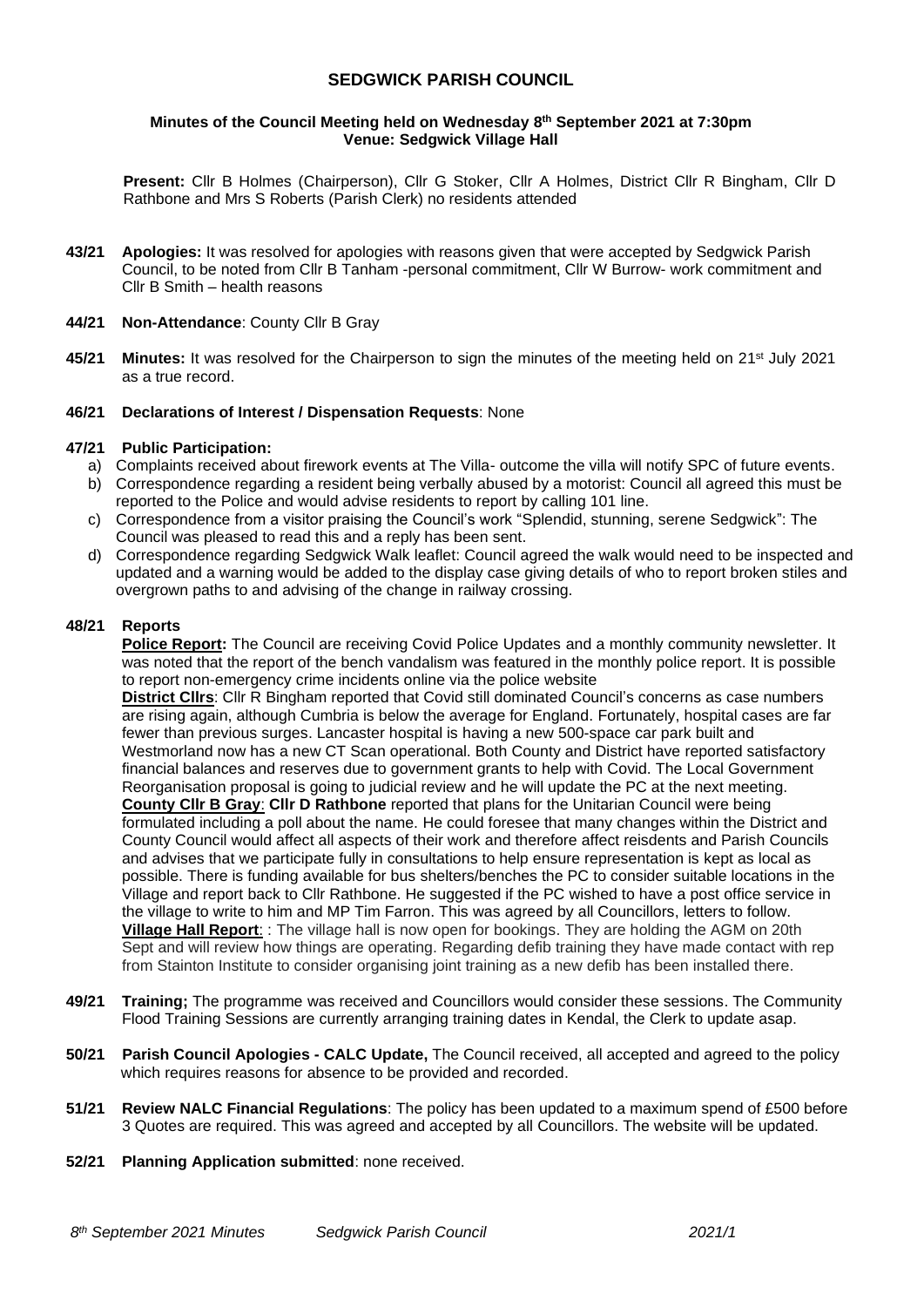**53/21 Sedgwick Parish Council COVID 19** – Cllr B Holmes reported that the website had been updated with lockdown information. **Sedgwick Neighbours and Friends Resilience Group.** This group remains in operation and will continue to support residents.

**Correspondence**: SLDC News Release 26 August 2021, Calc figures and News on self -isolation 16/8/21, SLDC News Release 2<sup>nd</sup> September

## **54/21 Highways/Footpaths**

- a) Cllr A Holmes presented the highways report. Cllr B Holmes reported the new system was very confusing as items have been labelled as "completed" but no work has been done. Cllr Rathbone agreed to investigate if the items are on a job list of jobs to do and in what priority. Also, Cllr A Holmes feels some of the outstanding items are incorrect and she has begun to investigate this with the Highways **Department**
- b) Repairs that we have campaigned for since 2019 have been carried out by the Riverside and at Raines Hall, but potholes remain at Box Cottage, Wellheads Lane and Back Lane. She went through the audit which the Clerk had updated, and she will follow up outstanding issues (Back Lane, Aqueduct and Riverside signage, Wharfe Lane Junction etc) with Highways.
- c) Cllr A Holmes reported she, Cllr Stoker and Cllr Rathbones carried out a village highway inspection
- d) Safer Roads and Footpaths Initiative/funding Cllr Rathbone reported that he would update us if there is any progress in the future.
- e) Request for extra Litter Bins Cllr Tanham has contacted SLDC Sion Thomas and completed application for funding for waste bins. - Awaiting update
- f) Cllr B Holmes reported she had attended the four-parish council meeting on 11th August and with Helen Karaaslan am Manager at Cumbria Highways

Stainton requested replacement of the broken school safety lights and reported many wall strikes caused by speeding traffic particularly lorries. They would like a 30mph speed limit throughout the area. Many Heversham residents want a 20mph limit through the village. Hincaster want the positioning of the 30mph speed limit signs reviewing.

Sedgwick residents' complaints about not feeling safe walking in the parish due to speeding traffic and the number of pedestrian and cycle strikes were reported and specific problems at the aqueduct, Back Lane and Carex Crossroads were discussed. It was agreed that a speed monitoring exercise would be carried out (hopefully in September) if suitable locations can be found (ie away from junctions). They will notify and liaise with Parish Clerk.

We were warned that the chance of the monitoring exercise resulting in a 20mph limit is small - if the average speed is over 24mph that is too fast for a 20mph limit and the only option would be for the Parish Council to fund speed bumps and/or gates which would require resident approval (they are notoriously unpopular because of increased noise and pollution). If results show speeds of 20-24mph a 20mph limit might be feasible but will require a long planning process and needs to be funded by the Parish (costs run into many thousands). Average speed is the key indicator not the outliers of speeding vehicles which seems counter intuitive. Basically, the system seems stacked up against anyone being granted a 20mph limit. Furthermore, the "20 is plenty scheme" has been abolished and signs are being removed which excludes that as an alternative. Speed Indicator Devices start at £2500 and will only be approved by CCC and the Police based on traffic data. They are difficult to locate safely and are not considered effective unless they are moved and maintained regularly.

If the promised monitoring exercise does not trigger some help, it seems that we are only left with two options; getting any faded speed/warning signs replaced and requesting road markings are added to existing warnings to improve safety.

g) Cllr G Stoker reported the footpath Information sign by the aqueduct steps has been cleaned and the information updated.

## **55/21 Playground /Millennium Field**

- a) Monthly Safety Report- by Cllr Stoker who reported he had checked the field, and all was satisfactory
- b) The ROSPA Annual Playground report was discussed all issues were minor and not a significant risk. All required actions had already been completed It was decided not to raise the height of the swing to reduce grass wear as it would discourage smaller children using it.

# **56/21 Canal Wildlife Area Report**

- a) Monthly report see attached<br>b) Inspection arranged with A He
- Inspection arranged with A Hearn Arboricultural Consultant  $14<sup>th</sup>$  September 2021
- c) Monitoring of use of the canal path: it was agreed that at present the path was extremely popular with walkers and joggers but that cyclists were still using the path illegally.
- d) Update on the old benches along the path, insurance cover is valid as long as they are covered in the month risk assessment which is reported every month. The vandalised benches have been reported to the police by the parish clerk ref CR100110546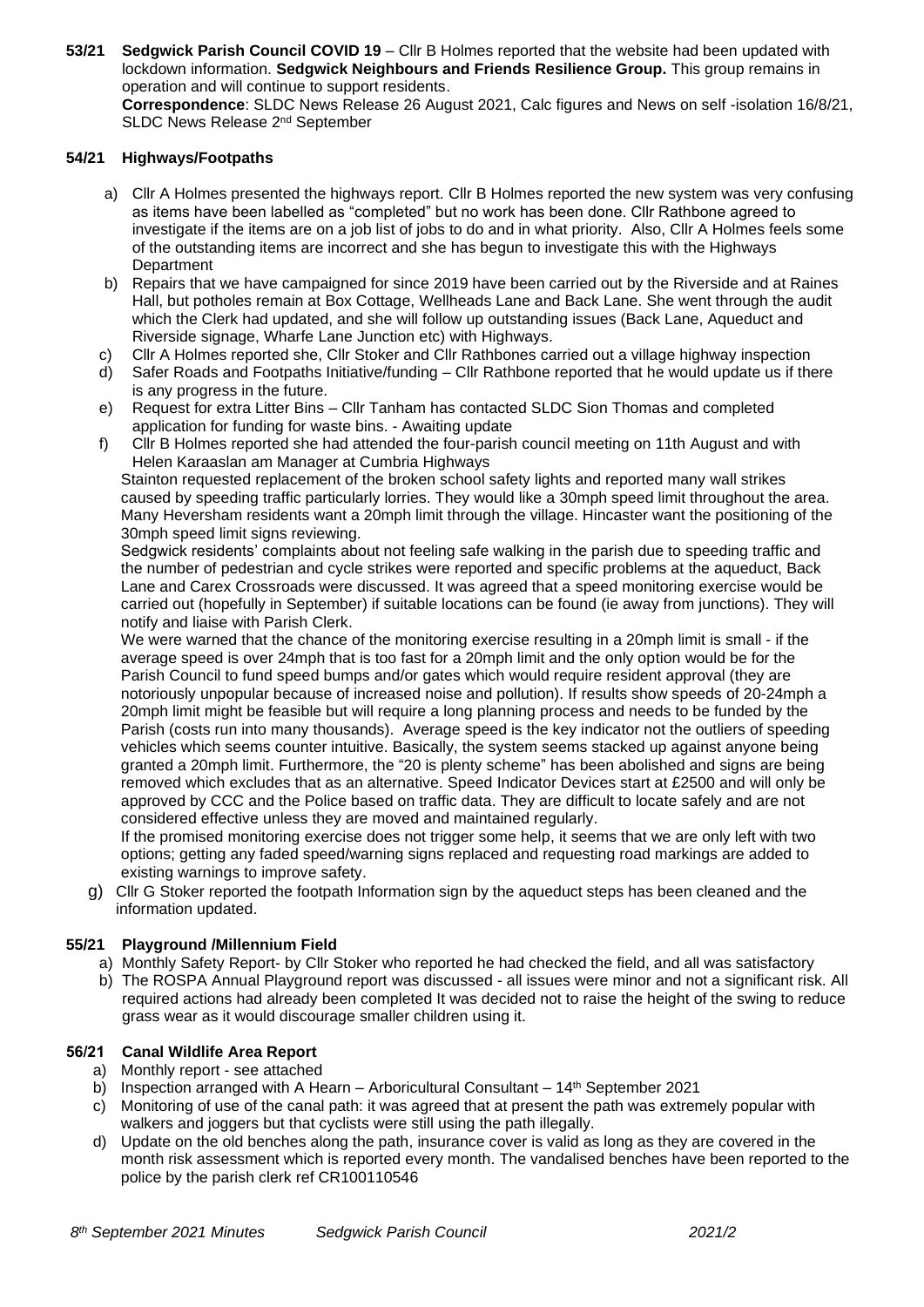- e) Post of Woodland Contractor: The Clerk reported the interview had taken place and the post offered to James Park and the contract was agreed and signed.
- f) It was agreed to purchase replacement No Cycling signs.
- g) LCRP issues arising from meeting of the NHLF Towpath Trail Group meeting 25<sup>th</sup> August 2021 attended by Cllrs B Holmes and Tanham:
	- i) The repair to the Towpath over the aqueduct has been not been progressed and should now be reported to Angela Parkinson Green of the CRT maintenance team - we are still waiting for this contact.
	- ii) The proposed wildflower project will not include Sedgwick. An interview has taken place as part of the oral history project. 30 volunteers have been trained and plans will be considered about how they will be used in the future. Sedgwick Guides have not been contacted yet.
	- iii) The installation of a safety handrail on Sedgwick Aqueduct steps is being re-considered as the CRT now believe they do own the steps and that a mapping error has occurred. It may form part of the planning application for the new art installation which is yet to be submitted. Consequently, there will be a delay in its installation. We reported the dangerous condition The existing LCT information board will be replaced and we understand that the information will be replicated on the new installation. The old board has since been removed by Cllr Tanham as it was a hazard and the LCT have been informed of this.
	- iv) There has been no progress made on contacting the CRT national marketing team to progress a behaviour change campaign to tackle antisocial behaviour ie dog poo and cycling.
	- v) The first furlong project has experienced further problems and will not be rewatered in the foreseeable future
	- vi) The landowner of Sedgwick Hill Bridge has not yet engaged with the group to give permission for the installation of the waymarker there. CH was advised that any request to SPC to have the waymarker on their land should be made through the clerk.
	- vii)There has been no progress made in developing a maintenance plan for the installations. CRT owned land will benefit from their regular contractors maintaining the signs and cutting grass to keep them visible but there are no arrangements for maintenance of signs on private land.
	- viii) The celebration event to mark the completion of the Stainton Aqueduct restoration will take place in early October and will include a mobile exhibition hopefully at the library in Kendal and Stainton Institute, lantern making and a candle lit procession and paddle along the section. It will coincide with the 10k run between Crooklands and Hincaster, which is being independently organised. Carrie House will update us on details as she finalises them.
	- ix) There will be a wrap up meeting of the group before CH leaves her post at the end of October
	- x) The project evaluation has been postponed until more aspects of the project have been completed.
- **57/21 Website:** Cllr Holmes reported that the website has been updated and was well used.

## **58/21 Finance**

a) The bank statements received Bank Balance as of  $27<sup>th</sup>$  August £13,032.76 and Reserve Account £10,039.65

b) Payments Approved: Shell Energy Broadband £16.98(Aug-Sept), Continental Landscapes Ltd grass cutting April -July £672.00, Playsafety Ltd - Rospa Report £120.00, D Willacy – update Roll Board £66.00, Printing Plus Newsletter £119.62 S Roberts -Cartridgesave £41.68, S Roberts – Asda – Printing Paper £5.50 and G Stoker- B&Q – Slate Chippings £8,40

- c) Accounts reported on  $21^{st}$  July which cleared the bank account was approved by Cllr A Holmes
- **59/21 Review Summer Newsletter –** well received, Councillors to consider future information and photos

## **60/21 Items for consideration for a future agenda**

- Update on Covid-19
- Highways Report
- Canal Wildlife Area Report including benches and maintenance update
- Millennium Field Report
- Local Government reorganisation
- Draft Budget and September Bank Reconciliation
- **61/21 Correspondence:** All the documents have been circulated to the Councillors.

## **62/21 Open Action not covered elsewhere on the Agenda**

- **The Queens Platinum Jubilee Beacons 2<sup>nd</sup> June 2022 Event;** A request would be put in the next newsletter requesting volunteers
- **Update on Council Roll Board – Village Hall: Council thanked Mr Willacy for his continual support to the PC in arranging the update.**